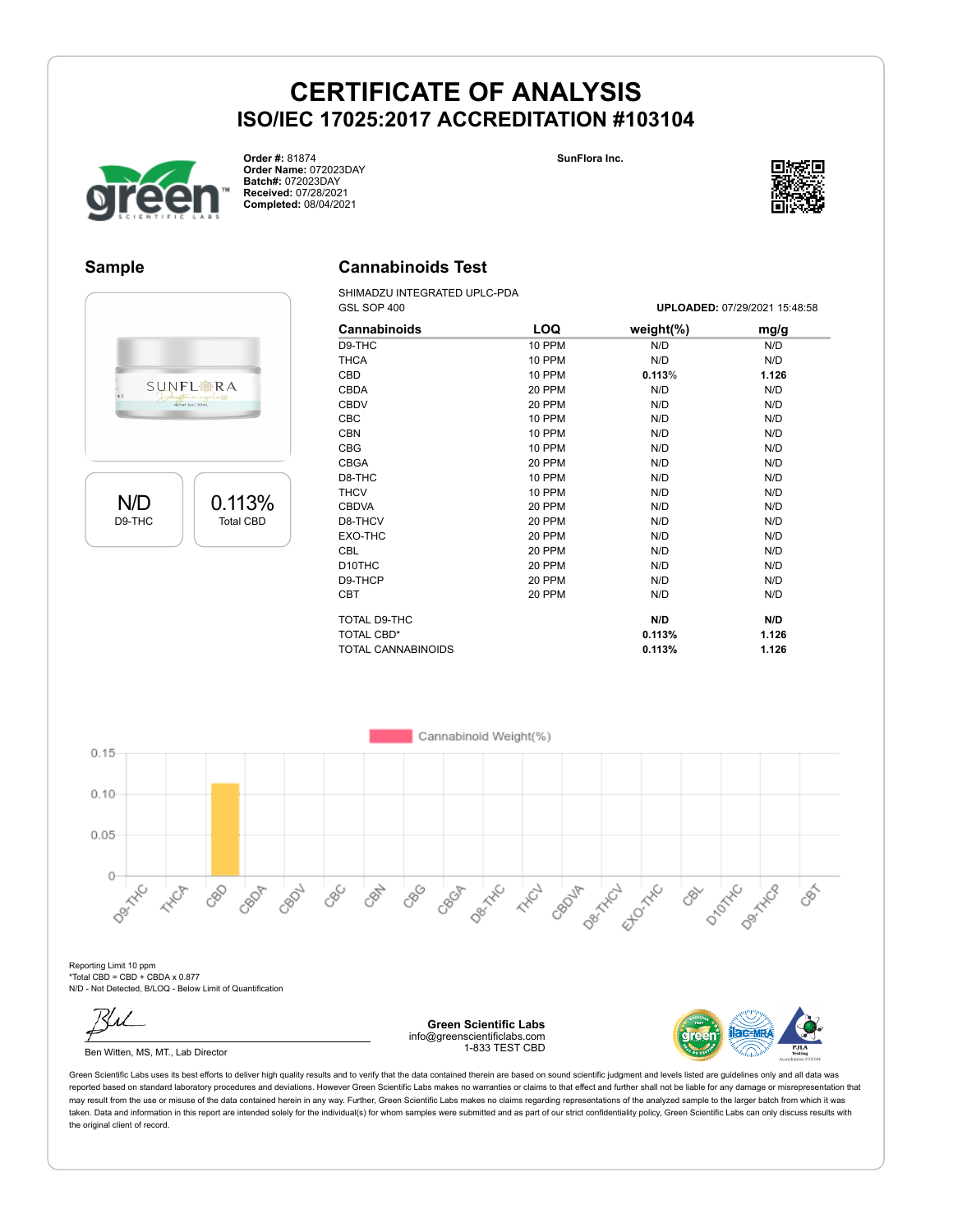

**Order #:** 81874 **Order Name:** 072023DAY **Batch#:** 072023DAY **Received:** 07/28/2021 **Completed:** 08/04/2021

**SunFlora Inc.**



## **TERPENES: TOTAL (0.000%)**

Headspace GCMS - Shimadzu GCMS QP2020 with HS20

GSL SOP 404 **Uploaded:** 07/30/2021 12:18:28

| Terpene                   | Results (%)  | LOQ (%) | $LOD$ $(\%)$ |
|---------------------------|--------------|---------|--------------|
| 3-CARENE                  | <b>B/LOQ</b> | 0.003%  | 0.001%       |
| A-BISABOLOL               | <b>B/LOQ</b> | 0.003%  | 0.001%       |
| A-CEDRENE                 | <b>B/LOQ</b> | 0.003%  | 0.001%       |
| A-HUMULENE                | <b>B/LOQ</b> | 0.003%  | 0.001%       |
| A-PINENE                  | <b>B/LOQ</b> | 0.003%  | 0.001%       |
| <b>A-TERPINENE</b>        | <b>B/LOQ</b> | 0.003%  | 0.001%       |
| <b>B-MYRCENE</b>          | <b>B/LOQ</b> | 0.003%  | 0.001%       |
| <b>B-PINENE</b>           | <b>B/LOQ</b> | 0.003%  | 0.001%       |
| BORNEOL (MIX OF ISOMERS)  | <b>B/LOQ</b> | 0.003%  | 0.001%       |
| <b>CAMPHENE</b>           | <b>B/LOQ</b> | 0.003%  | 0.001%       |
| CAMPHOR (MIX OF ISOMERS)  | <b>B/LOQ</b> | 0.003%  | 0.001%       |
| CARYOPHYLLENE OXIDE       | <b>B/LOQ</b> | 0.003%  | 0.001%       |
| CEDROL                    | <b>B/LOQ</b> | 0.003%  | 0.001%       |
| <b>CIS-NEROLIDOL</b>      | <b>B/LOQ</b> | 0.003%  | 0.001%       |
| <b>CIS-OCIMENE</b>        | <b>B/LOQ</b> | 0.003%  | 0.001%       |
| ENDO-FENCHYL ALCOHOL      | <b>B/LOQ</b> | 0.003%  | 0.001%       |
| <b>EUCALYPTOL</b>         | <b>B/LOQ</b> | 0.003%  | 0.001%       |
| FENCHONE (MIX OF ISOMERS) | <b>B/LOQ</b> | 0.003%  | 0.001%       |
| <b>GAMMA-TERPINENE</b>    | <b>B/LOQ</b> | 0.003%  | 0.001%       |

| Terpene                    | Results (%)  | LOQ (%) | $LOD$ $(\%)$ |
|----------------------------|--------------|---------|--------------|
| <b>GERANIOL</b>            | B/LOQ        | 0.003%  | 0.001%       |
| <b>GERANYL ACETATE</b>     | <b>B/LOQ</b> | 0.003%  | 0.001%       |
| <b>GUAIOL</b>              | <b>B/LOQ</b> | 0.003%  | 0.001%       |
| <b>HEXAHYDROTHYMOL</b>     | <b>B/LOQ</b> | 0.003%  | 0.001%       |
| <b>ISOBORNEOL</b>          | <b>B/LOQ</b> | 0.003%  | 0.001%       |
| <b>ISOPULEGOL</b>          | <b>B/LOQ</b> | 0.003%  | 0.001%       |
| <b>LIMONENE</b>            | <b>B/LOQ</b> | 0.003%  | 0.001%       |
| <b>LINALOOL</b>            | <b>B/LOQ</b> | 0.003%  | 0.001%       |
| <b>NEROL</b>               | <b>B/LOQ</b> | 0.003%  | 0.001%       |
| P-MENTHA-1, 5-DIENE        | <b>B/LOQ</b> | 0.003%  | 0.001%       |
| PULEGONE (+)               | <b>B/LOQ</b> | 0.003%  | 0.001%       |
| <b>SABINENE HYDRATE</b>    | <b>B/LOQ</b> | 0.003%  | 0.001%       |
| TERPINEOL (MIX OF ISOMERS) | <b>B/LOQ</b> | 0.003%  | 0.001%       |
| <b>TERPINOLENE</b>         | <b>B/LOQ</b> | 0.003%  | 0.001%       |
| TRANS-CARYOPHYLLENE        | <b>B/LOQ</b> | 0.003%  | 0.001%       |
| TRANS-NEROLIDOL            | <b>B/LOQ</b> | 0.003%  | 0.001%       |
| <b>TRANS-OCIMENE</b>       | <b>B/LOQ</b> | 0.003%  | 0.001%       |
| VALENCENE                  | <b>B/LOQ</b> | 0.003%  | 0.001%       |

#### **Top Terpenes Results:**





Ben Witten, MS, MT., Lab Director

**Green Scientific Labs** info@greenscientificlabs.com 1-833 TEST CBD

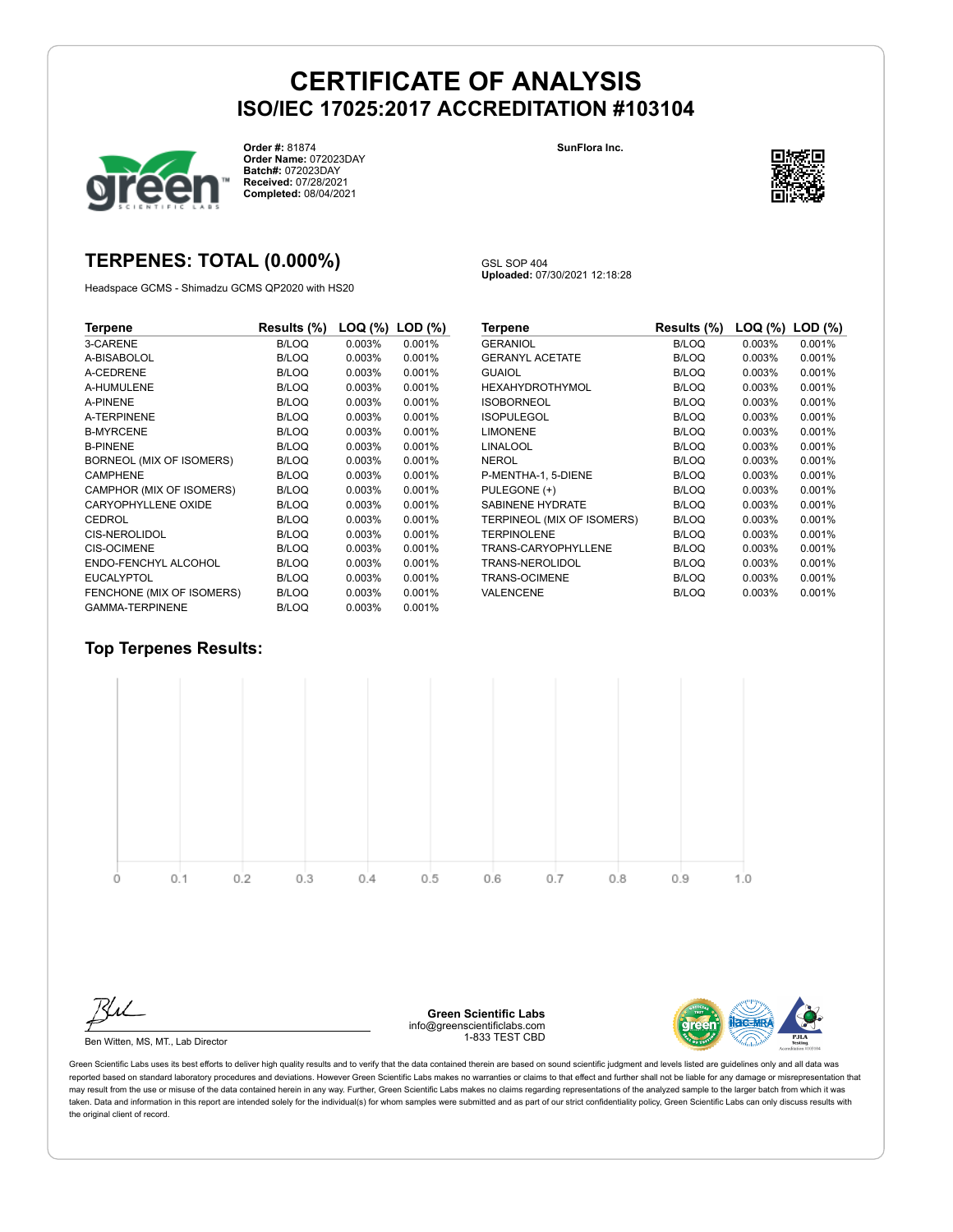**Order #:** 81874 **Order Name:** 072023DAY **Batch#:** 072023DAY **Received:** 07/28/2021 **Completed:** 08/04/2021

**SunFlora Inc.**



# **PESTICIDE ANALYSIS:**

GSL SOP 401 **PREPARED:** 07/28/2021 17:55:38 **UPLOADED:** 07/29/2021 13:03:49

GCMS-MS - Shimadzu GCMS-TQ8040

**Pesticide Action Level (ppm) Results (ppm) LOQ (ppm) LOD (ppm)** CAPTAN 3.000 N/D 0.003 0.001 CHLORDANE 0.100 N/D 0.003 0.001 CHLORFENAPYR 0.100 N/D 0.003 0.001 COUMAPHOS 0.100 N/D 0.003 0.001

| Pesticide               | <b>Action Level Results LOQ LOD</b> |                   |       |       |
|-------------------------|-------------------------------------|-------------------|-------|-------|
|                         | (ppm)                               | (ppm) (ppm) (ppm) |       |       |
| CYFLUTHRIN              | 1.000                               | N/D.              | 0.003 | 0.001 |
| <b>CYPERMETHRIN</b>     | 1.000                               | N/D               | 0.003 | 0.001 |
| PENTACHLORONITROBENZENE | 0.200                               | N/D               | 0.003 | 0.001 |

LCMS-MS - Shimadzu LCMS-8060

| <b>Pesticide</b>           | <b>Action Level</b> | <b>Results</b> | LOQ   | LOD   |
|----------------------------|---------------------|----------------|-------|-------|
|                            | (ppm)               | (ppm)          | (ppm) | (ppm) |
| <b>ABAMECTIN B1A</b>       | 0.300               | N/D            | 0.005 | 0.001 |
| <b>ACEPHATE</b>            | 3.000               | N/D            | 0.001 | 0.001 |
| <b>ACEQUINOCYL</b>         | 2.000               | N/D            | 0.001 | 0.001 |
| <b>ACETAMIPRID</b>         | 3.000               | N/D            | 0.005 | 0.001 |
| <b>ALDICARB</b>            | 0.100               | N/D            | 0.005 | 0.001 |
| <b>AZOXYSTROBIN</b>        | 3.000               | N/D            | 0.001 | 0.001 |
| <b>BIFENAZATE</b>          | 3.000               | N/D            | 0.005 | 0.001 |
| <b>BIFENTHRIN</b>          | 0.500               | N/D            | 0.005 | 0.001 |
| <b>BOSCALID</b>            | 3.000               | N/D            | 0.005 | 0.001 |
| <b>CARBARYL</b>            | 0.500               | N/D            | 0.003 | 0.001 |
| <b>CARBOFURAN</b>          | 0.100               | N/D            | 0.001 | 0.001 |
| <b>CHLORANTRANILIPROLE</b> | 3.000               | N/D            | 0.005 | 0.005 |
| <b>CHLORMEQUAT</b>         |                     |                |       |       |
| <b>CHLORIDE</b>            | 3.000               | N/D            | 0.025 | 0.025 |
| <b>CHLORPYRIFOS</b>        | 0.100               | N/D            | 0.001 | 0.001 |
| <b>CLOFENTEZINE</b>        | 0.500               | N/D            | 0.001 | 0.001 |
| <b>DAMINOZIDE</b>          | 0.100               | N/D            | 0.005 | 0.001 |
| <b>DIAZINON</b>            | 0.200               | N/D            | 0.001 | 0.001 |
| <b>DICHLORVOS</b>          | 0.100               | N/D            | 0.005 | 0.001 |
| <b>DIMETHOATE</b>          | 0.100               | N/D            | 0.001 | 0.001 |
| <b>DIMETHOMORPH</b>        | 3.000               | N/D            | 0.005 | 0.001 |
| <b>ETHOPROPHOS</b>         | 0.100               | N/D            | 0.001 | 0.001 |
| <b>ETOFENPROX</b>          | 0.100               | N/D            | 0.001 | 0.001 |
| <b>ETOXAZOLE</b>           | 1.500               | N/D            | 0.010 | 0.005 |
| <b>FENHEXAMID</b>          | 3.000               | N/D            | 0.005 | 0.001 |
| <b>FENOXYCARB</b>          | 0.100               | N/D            | 0.005 | 0.001 |
| <b>FENPYROXIMATE</b>       | 2.000               | N/D            | 0.001 | 0.001 |
| <b>FIPRONIL</b>            | 0.100               | N/D            | 0.003 | 0.001 |
| <b>FLONICAMID</b>          | 2.000               | N/D            | 0.025 | 0.010 |
| <b>FLUDIOXONIL</b>         | 3.000               | N/D            | 0.003 | 0.001 |
| <b>HEXYTHIAZOX</b>         | 2.000               | N/D            | 0.005 | 0.001 |

| <b>Pesticide</b>       | <b>Action Level</b> | Results | LOQ   | LOD   |
|------------------------|---------------------|---------|-------|-------|
|                        | (ppm)               | (ppm)   | (ppm) | (ppm) |
| <b>IMAZALIL</b>        | 0.100               | N/D     | 0.005 | 0.001 |
| <b>IMIDACLOPRID</b>    | 3.000               | N/D     | 0.005 | 0.001 |
| <b>KRESOXIM-METHYL</b> | 1.000               | N/D     | 0.010 | 0.005 |
| <b>MALATHION</b>       | 2.000               | N/D     | 0.005 | 0.001 |
| METALAXYL              | 3.000               | N/D     | 0.001 | 0.001 |
| <b>METHIOCARB</b>      | 0.100               | N/D     | 0.005 | 0.001 |
| <b>METHOMYL</b>        | 0.100               | N/D     | 0.001 | 0.001 |
| <b>MEVINPHOS</b>       | 0.100               | N/D     | 0.001 | 0.001 |
| <b>MYCLOBUTANIL</b>    | 3.000               | N/D     | 0.005 | 0.001 |
| <b>NALED</b>           | 0.500               | N/D     | 0.005 | 0.001 |
| OXAMYL                 | 0.500               | N/D     | 0.001 | 0.001 |
| PACLOBUTRAZOL          | 0.100               | N/D     | 0.005 | 0.001 |
| <b>PERMETHRINS</b>     | 1.000               | N/D     | 0.005 | 0.001 |
| <b>PHOSMET</b>         | 0.200               | N/D     | 0.005 | 0.001 |
| <b>PIPERONYL</b>       | 3.000               | N/D     | 0.001 | 0.001 |
| <b>BUTOXIDE</b>        |                     |         |       |       |
| <b>PRALLETHRIN</b>     | 0.400               | N/D     | 0.005 | 0.005 |
| <b>PROPICONAZOLE</b>   | 1.000               | N/D     | 0.010 | 0.005 |
| <b>PROPOXUR</b>        | 0.100               | N/D     | 0.001 | 0.001 |
| <b>PYRETHRINS</b>      | 1.000               | N/D     | 0.005 | 0.005 |
| (PYRETHRIN I)          |                     |         |       |       |
| <b>PYRIDABEN</b>       | 3.000               | N/D     | 0.005 | 0.001 |
| <b>SPINETORAM</b>      | 3.000               | N/D     | 0.001 | 0.001 |
| <b>SPINOSAD</b>        | 3.000               | N/D     | 0.001 | 0.001 |
| <b>SPIROMESIFEN</b>    | 3.000               | N/D     | 0.005 | 0.001 |
| <b>SPIROTETRAMAT</b>   | 3.000               | N/D     | 0.001 | 0.001 |
| SPIROXAMINE            | 0.100               | N/D     | 0.001 | 0.001 |
| <b>TEBUCONAZOLE</b>    | 1.000               | N/D     | 0.005 | 0.001 |
| <b>THIACLOPRID</b>     | 0.100               | N/D     | 0.001 | 0.001 |

THIAMETHOXAM 1.000 N/D 0.001 0.001 TRIFLOXYSTROBIN 3.000 N/D 0.001 0.001

N/D = Not Detected, A/LOQ = Above LOQ Level, B/LOQ = Below LOQ Level, B/LOD = Below LOD Level



Ben Witten, MS, MT., Lab Director

**Green Scientific Labs** info@greenscientificlabs.com 1-833 TEST CBD

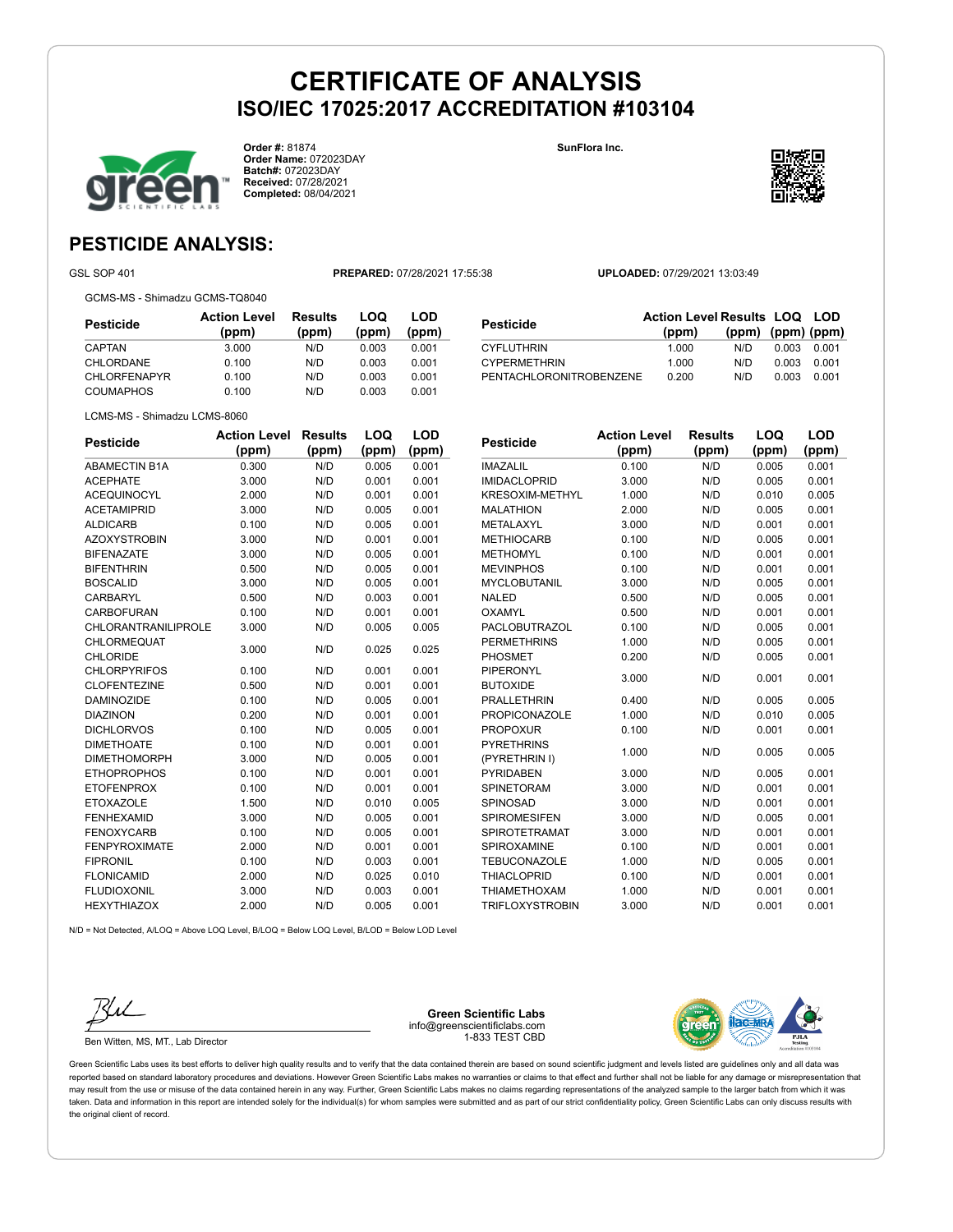

**Order #:** 81874 **Order Name:** 072023DAY **Batch#:** 072023DAY **Received:** 07/28/2021 **Completed:** 08/04/2021

**SunFlora Inc.**



## **RESIDUAL SOLVENTS:**

Headspace GCMS - Shimadzu GCMS QP2020 with HS20

GSL SOP 405

**Uploaded:** 07/29/2021 08:44:21

| <b>Residual Solvent</b>  | <b>Action Level (ppm)</b> | Results (ppm) | LOQ (ppm) | LOD (ppm) |
|--------------------------|---------------------------|---------------|-----------|-----------|
| 1,1-DICHLOROETHENE       | 8                         | N/D           | 0.63      | 0.63      |
| 1,2- DICHLOROETHANE      | $\overline{2}$            | N/D           | 0.12      | 0.02      |
| <b>ACETONE</b>           | 5,000                     | N/D           | 140       | 20        |
| <b>ACETONITRILE</b>      | 410                       | N/D           | 25        | 1         |
| <b>BENZENE</b>           |                           | N/D           |           | 0.5       |
| <b>BUTANE</b>            | 5,000                     | N/D           | 50        | 10        |
| <b>CHLOROFORM</b>        |                           | N/D           |           | 0.5       |
| CIS 1,2-DICHLOROETHENE   | 5                         | N/D           | 0.73      | 0.18      |
| <b>ETHANOL</b>           | 5,000                     | N/D           | 140       | 20        |
| ETHYL ACETATE            | 5,000                     | N/D           | 140       | 20        |
| ETHYL ETHER              | 5,000                     | N/D           | 140       | 20        |
| ETHYLENE OXIDE           |                           | N/D           | $\Omega$  | 0         |
| <b>ISOPROPYL ALCOHOL</b> | 5,000                     | N/D           | 140       | 20        |
| <b>METHANOL</b>          | 3,000                     | N/D           | 100       | 20        |
| METHYLENE CHLORIDE       | 125                       | N/D           | 0.15      | 0.15      |
| N-HEPTANE                | 5,000                     | N/D           | 140       | 20        |
| N-HEXANE                 | 290                       | N/D           | 18        | 10        |
| <b>PENTANE</b>           | 5,000                     | N/D           | 140       | 20        |
| <b>PROPANE</b>           | 5,000                     | N/D           | 20        |           |
| <b>TOLUENE</b>           | 890                       | N/D           | 53        |           |
| TRANS 1,2-DICHLOROETHENE | 5                         | N/D           | 0.73      | 0.18      |
| <b>TRICHLOROETHENE</b>   |                           | N/D           |           | 0.5       |
| <b>XYLENES</b>           | 150                       | N/D           | 130       | 20        |

Ku

Ben Witten, MS, MT., Lab Director

**Green Scientific Labs** info@greenscientificlabs.com 1-833 TEST CBD

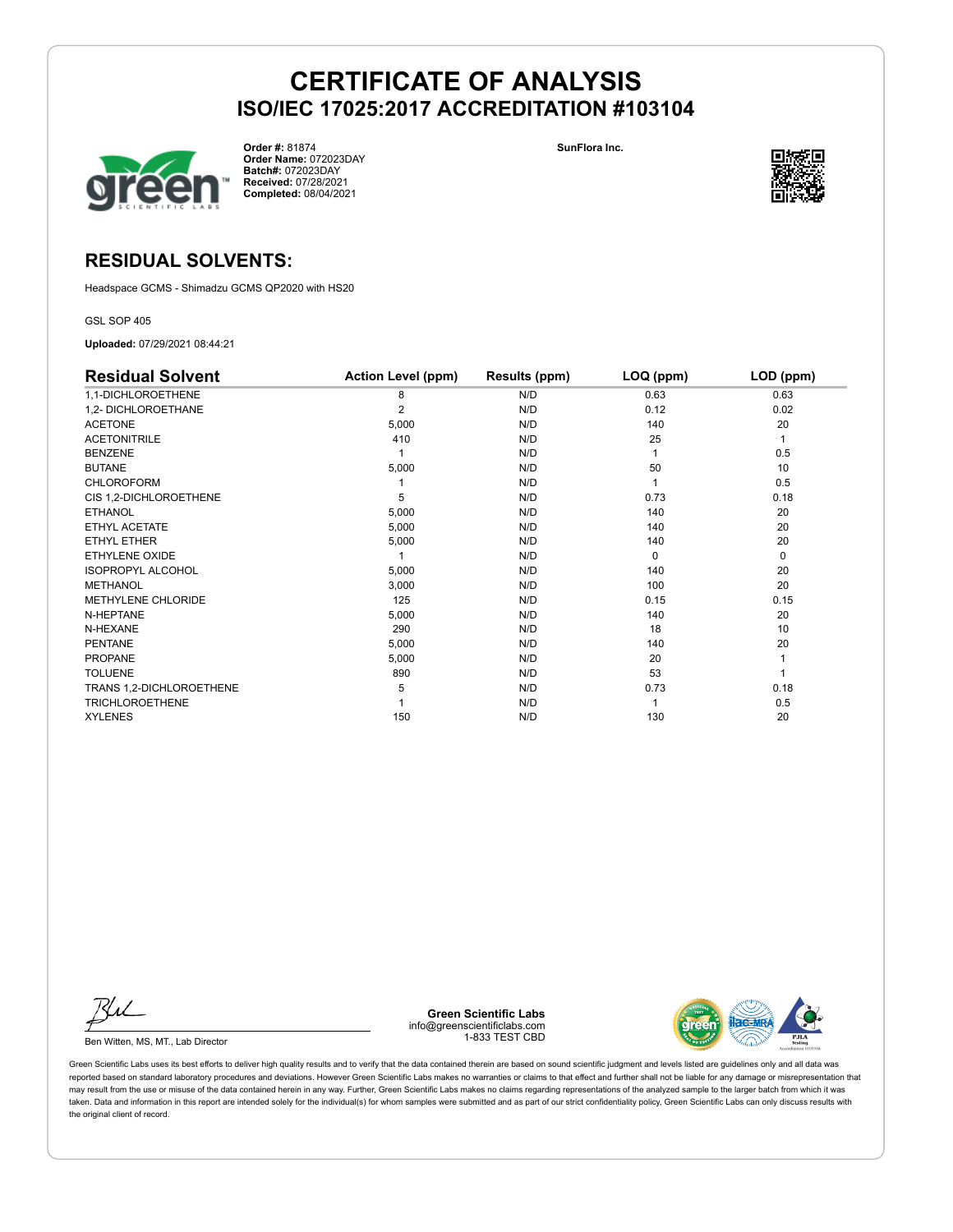

**Order #:** 81874 **Order Name:** 072023DAY **Batch#:** 072023DAY **Received:** 07/28/2021 **Completed:** 08/04/2021

**SunFlora Inc.**

**Microbial Analysis** GSL SOP 406 **Uploaded:** 07/30/2021 20:37:39



# **Microbial Analysis:**

PCR - Agilent AriaMX

# **MICROBIAL ANALYSIS:**

PCR - Agilent AriaMX

| <b>Test</b>            | <b>SOP</b> | <b>Test Method</b> | <b>Device Used</b> | <b>LOD</b>                          | <b>Allowable</b><br>Criteria  | <b>Actual Result Pass/Fail</b> |             |
|------------------------|------------|--------------------|--------------------|-------------------------------------|-------------------------------|--------------------------------|-------------|
| TOTAL YEAST AND MOLD   | 406.01     | USP 61/62+         | <b>ARIAMX PCR</b>  | CFU/G BY<br><b>SAMPLE</b><br>TYPE** | 1.000 CFU/G                   | <b>NOT DETECTED</b>            | <b>PASS</b> |
| LISTERIA MONOCYTOGENES | 406.01     |                    | <b>ARIAMX PCR</b>  | 2 COPIES OF<br><b>DNA</b>           | PRESENCE/ABSENT NOT DETECTED  |                                | <b>PASS</b> |
| STEC E. COLI*          | 406.01     | USP 61/62+         | <b>ARIAMX PCR</b>  | 1 CFU/G**                           | DETECT/NOT<br><b>DETECTED</b> | NOT DETECTED                   | <b>PASS</b> |
| PATHOGENIC E. COLI     | 406.01     | USP 61/62+         | <b>ARIAMX PCR</b>  | 1 CFU/G**                           | DETECT/NOT<br><b>DETECTED</b> | NOT DETECTED                   | <b>PASS</b> |
| SALMONELLA*            | 406.01     | USP 61/62+         | <b>ARIAMX PCR</b>  | 1 CFU/G**                           | DETECT/NOT<br><b>DETECTED</b> | NOT DETECTED                   | <b>PASS</b> |

† USP 61 (enumeration of bacteria TAC, TYM, and ENT/Coliform), USP 62 (identifying specific species E.coli Aspergillus etc)

\* STEC and Salmonella run as Multiplex

\*\* CFU/g Calculation based on MIP/Extract matrix

\*\*\* Flavus = 2 Copies of DNA / Fumigatis = 2 Copies of DNA Niger = 20 Copies of DNA / Terrus = 10 copies of DNA

Ku

Ben Witten, MS, MT., Lab Director

**Green Scientific Labs** info@greenscientificlabs.com 1-833 TEST CBD